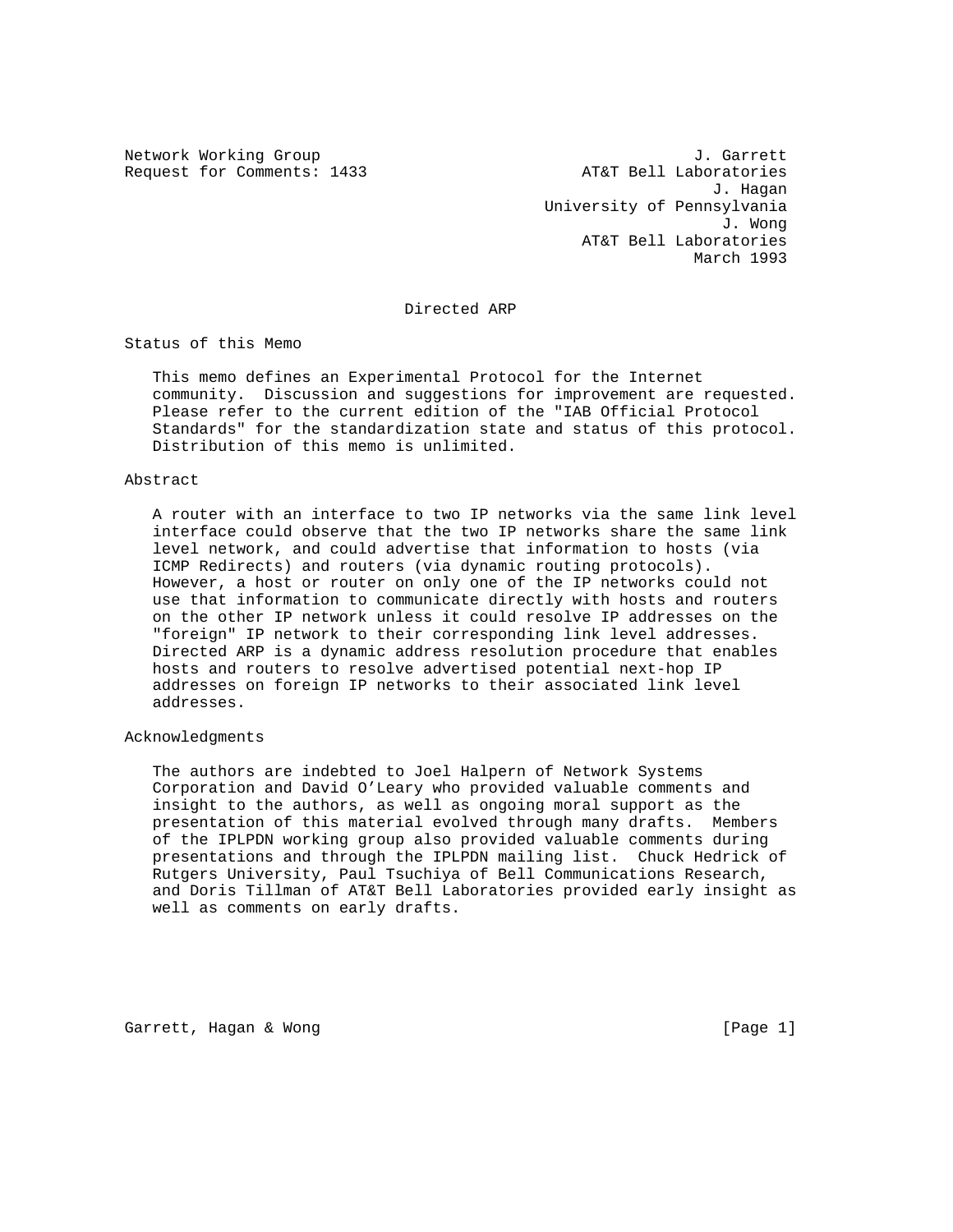### RFC 1433 Directed ARP March 1993

## 1. Terminology

 A "link level network" is the upper layer of what is sometimes referred to (e.g., OSI parlance) as the "subnetwork", i.e., the layers below IP. The term "link level" is used to avoid potential confusion with the term "IP sub-network", and to identify addresses (i.e., "link level address") associated with the network used to transport IP datagrams.

 From the perspective of a host or router, an IP network is "foreign" if the host or router does not have an address on the IP network.

### 2. Introduction

 Multiple IP networks may be administered on the same link level network (e.g., on a large public data network). A router with a single interface on two IP networks could use existing routing update procedures to advertise that the two IP networks shared the same link level network. Cost/performance benefits could be achieved if hosts and routers that were not on the same IP network could use that advertised information, and exchange packets directly, rather than through the dual addressed router. But a host or router can not send packets directly to an IP address without first resolving the IP address to its link level address.

 IP address resolution procedures are established independently for each IP network. For example, on an SMDS network [1], address resolution may be achieved using the Address Resolution Protocol (ARP) [2], with a separate SMDS ARP Request Address (e.g., an SMDS Multicast Group Address) associated with each IP network. A host or router that was not configured with the appropriate ARP Request Address would have no way to learn the ARP Request Address associated with an IP network, and would not send an ARP Request to the appropriate ARP Request Address. On an Ethernet network a host or router might guess that an IP address could be resolved by sending an ARP Request to the broadcast address. But if the IP network used a different address resolution procedure (e.g., administered address resolution tables), the ARP Request might go unanswered.

 Directed ARP is a procedure that enables a router advertising that an IP address is on a shared link level network to also aid in resolving the IP address to its associated link level address. By removing address resolution constraints, Directed ARP enables dynamic routing protocols such as BGP [3] and OSPF [4] to advertise and use routing information that leads to next-hop addresses on "foreign" IP networks. In addition, Directed ARP enables routers to advertise (via ICMP Redirects) next-hop addresses that are "foreign" to hosts, since the hosts can use Directed ARP to resolve the "foreign" next-

Garrett, Hagan & Wong [Page 2]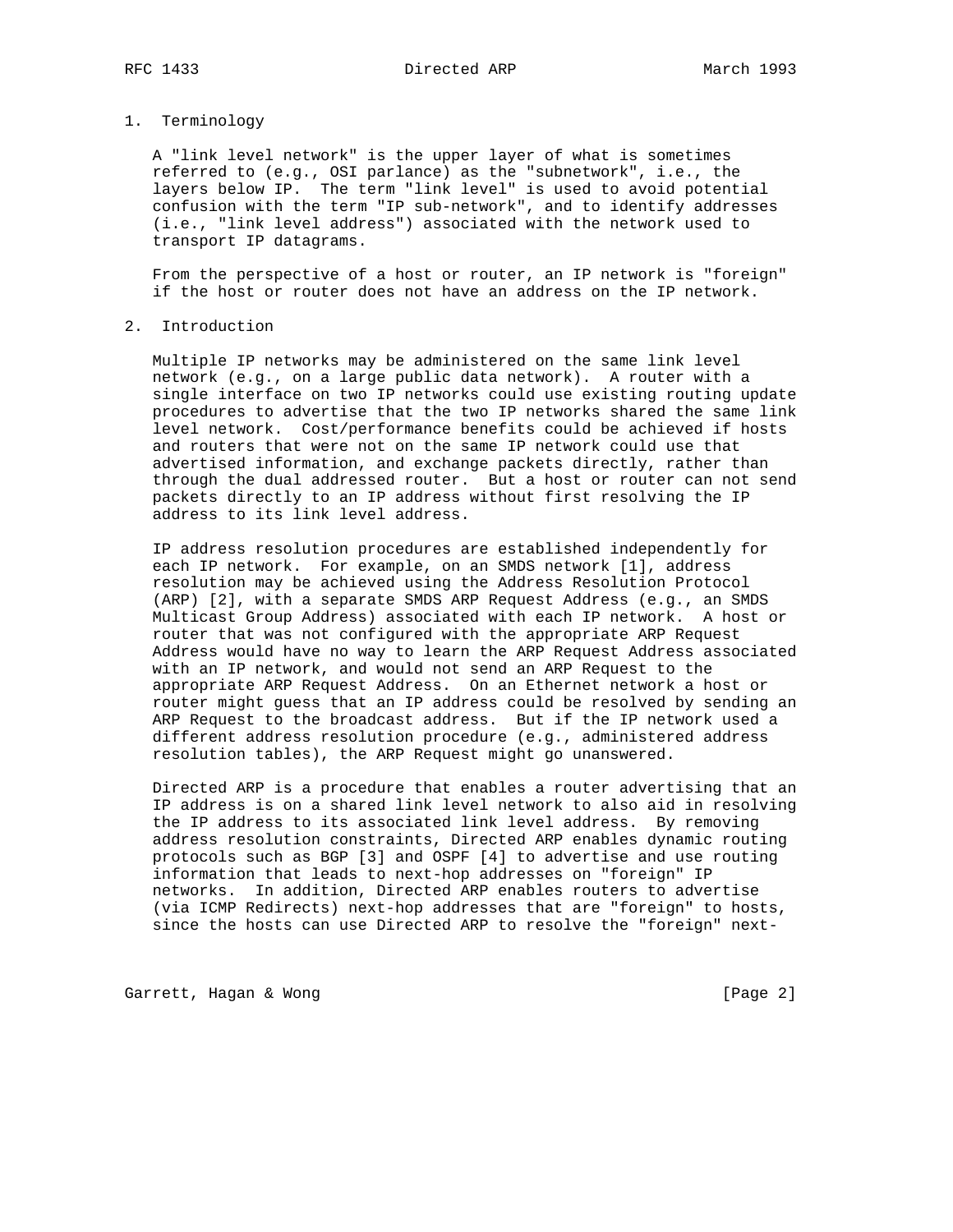hop addresses.

3. Directed ARP

 Directed ARP uses the normal ARP packet format, and is consistent with ARP procedures, as defined in [1] and [2], and with routers and hosts that implement those procedures.

3.1 ARP Helper Address

 Hosts and routers maintain routing information, logically organized as a routing table. Each routing table entry associates one or more destination IP addresses with a next-hop IP address and a physical interface used to forward a packet to the next-hop IP address. If the destination IP address is local (i.e., can be reached without the aid of a router), the next-hop IP address is NULL (or a logical equivalent, such as the IP address of the associated physical interface). Otherwise, the next-hop IP address is the address of a next-hop router.

 A host or router that implements Directed ARP procedures associates an ARP Helper Address with each routing table entry. If the host or router has been configured to resolve the next-hop IP address to its associated link level address (or to resolve the destination IP address, if the next-hop IP address is NULL), the associated ARP Helper Address is NULL. Otherwise, the ARP Helper Address is the IP address of the router that provided the routing information indicating that the next-hop address was on the same link level network as the associated physical interface. Section 4 provides detailed examples of the determination of ARP Helper Addresses by dynamic routing procedures.

#### 3.2 Address Resolution Procedures

 To forward an IP packet, a host or router searches its routing table for an entry that is the best match based on the destination IP address and perhaps other factors (e.g., Type of Service). The selected routing table entry includes the IP address of a next-hop router (which may be NULL), the physical interface through which the IP packet should be forwarded, an ARP Helper Address (which may be NULL), and other information. The routing function passes the next hop IP address, the physical interface, and the ARP Helper Address to the address resolution function. The address resolution function must then resolve the next-hop IP address (or destination IP address if the next-hop IP address is NULL) to its associated link level address. The IP packet, the link level address to which the packet should be forwarded, and the interface through which the packet should be forwarded are then passed to the link level driver

Garrett, Hagan & Wong [Page 3]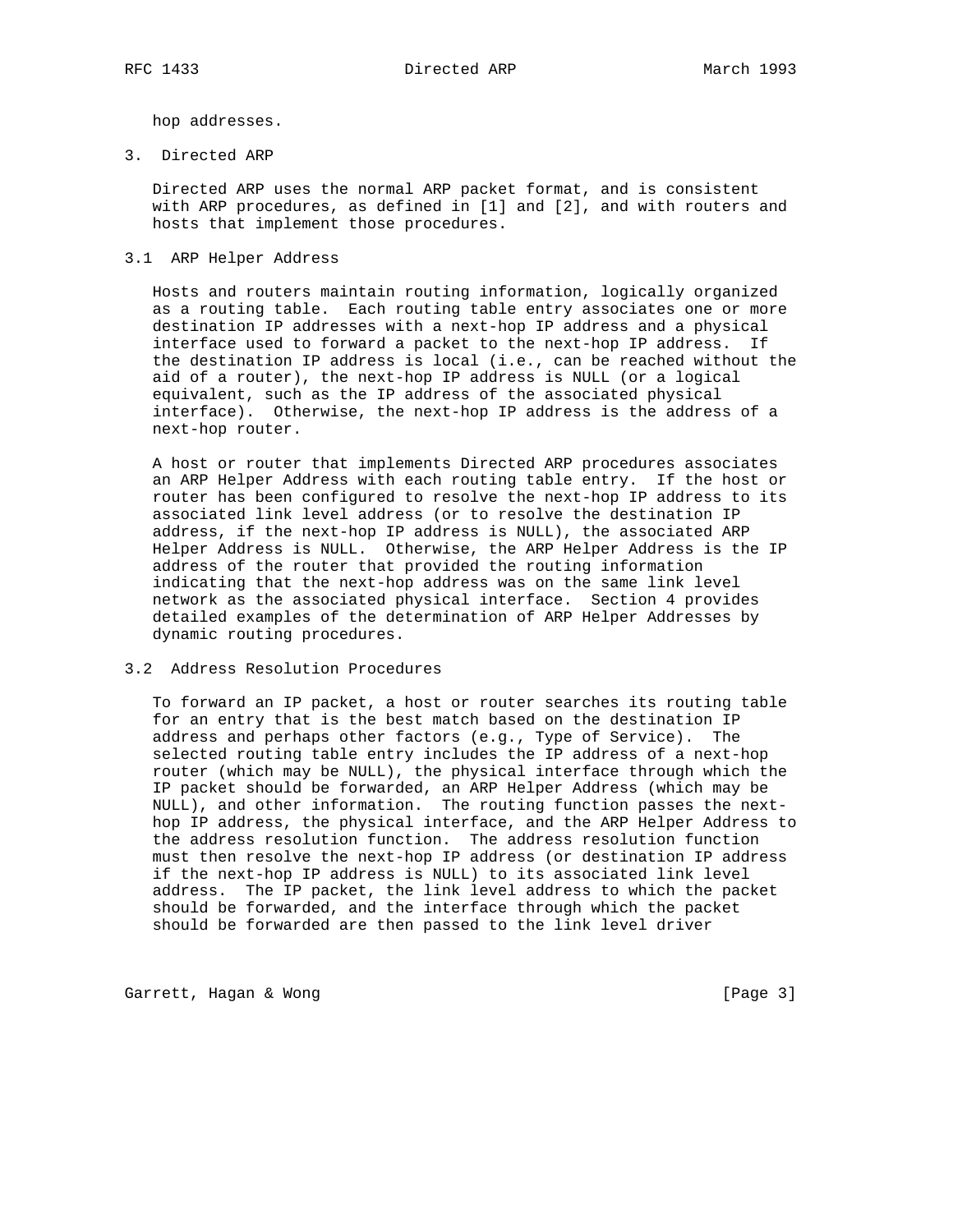associated with the physical interface. The link level driver encapsulates the IP packet in one or more link level frames (i.e., may do fragmentation) addressed to the associated link level address, and forwards the frame(s) through the appropriate physical interface. The details of the functions performed are described via C pseudo code below.

The procedures are organized as two functions, Route() and Resolve(), corresponding to routing and address resolution. In addition, the following low level functions are also used:

- Get\_Route(IP\_Add,Other) returns a pointer to the routing table entry with the destination field that best matches IP\_Add. If no matching entry is found, NULL is returned. Other information such as Type of Service may be considered in selecting the best route.
- Forward(Packet,Link\_Level\_Add,Phys\_Int) fragments Packet (if needed), and encapsulates Packet in one or more Link Level Frames addressed to Link\_Level\_Add, and forwards the frame(s) through interface, Phys\_Int.
- Look\_Up\_Add\_Res\_Table(IP\_Add,Phys\_Int) returns a pointer to the link level address associated with IP\_Add in the address resolution table associated with interface, Phys\_Int. If IP\_Add is not found in the address resolution table, NULL is returned.
- Local\_Add\_Res(IP\_Add,Phys\_Int) returns a pointer to the Link Level address associated with IP\_Add, using address resolution procedures associated with address, IP\_Add, and interface, Phys\_Int. If address resolution is unsuccessful, NULL is returned. Note that different address resolution procedures may be used for different IP networks.
- Receive ARP Response(IP Add, Phys Int) returns a pointer to an ARP Response received through interface, Phys\_Int, that resolves IP\_Add. If no ARP response is received, NULL is returned.
- Dest\_IP\_Add(IP\_Packet) returns the IP destination address from IP\_Packet.
- Next\_Hop(Entry) returns the IP address in the next-hop field of (routing table) Entry.
- Interface(Entry) returns the physical interface field of (routing table) Entry.
- ARP\_Helper\_Add(Entry) returns the IP address in the ARP Helper Address field of (routing table) Entry.

Garrett, Hagan & Wong [Page 4]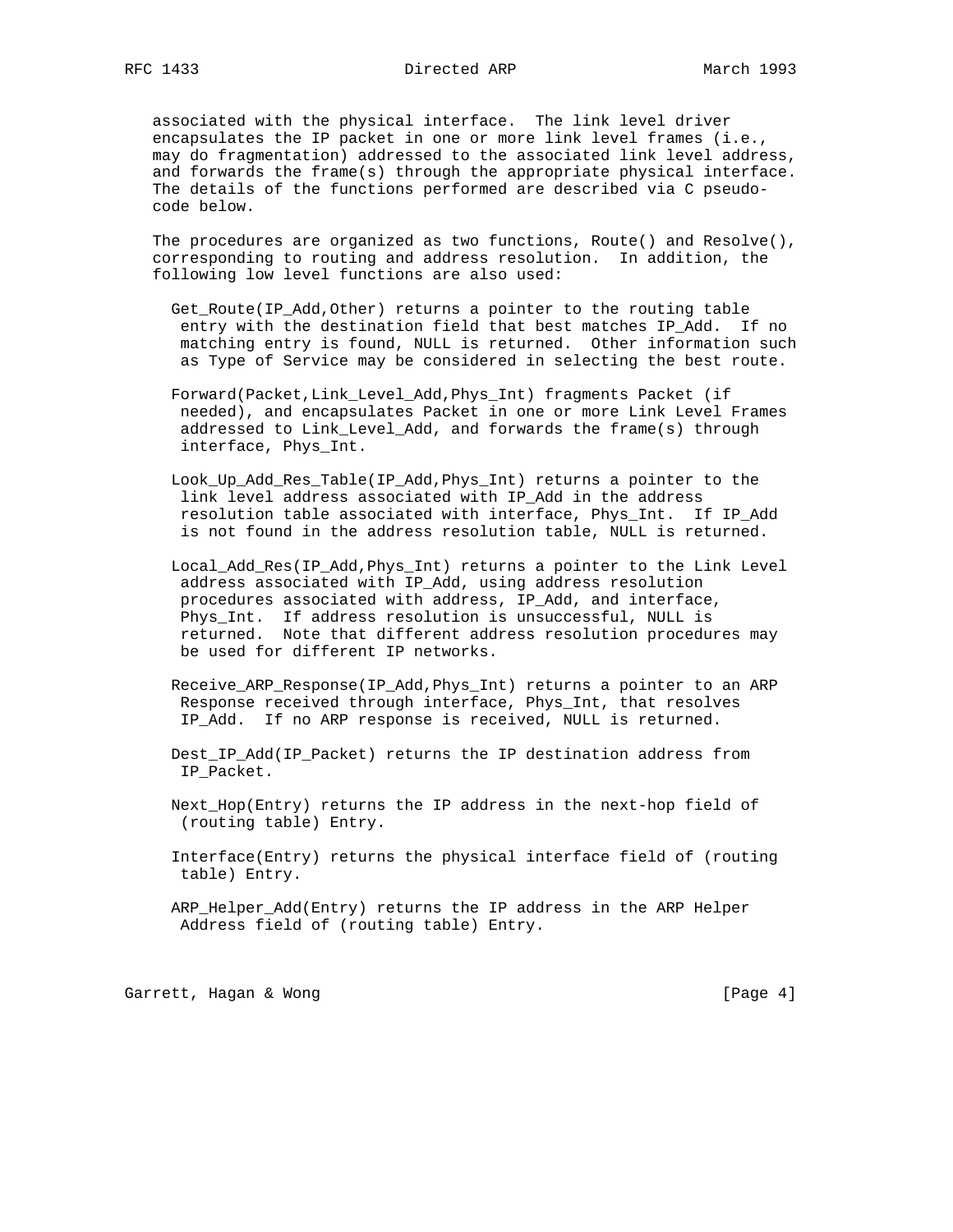# RFC 1433 Directed ARP March 1993

```
 ARP_Request(IP_Add) returns an ARP Request packet with IP_Add as
  the Target IP address.
 Source_Link_Level(ARP_Response) returns the link level address of
 the sender of ARP_Response.
```

```
 ROUTE(IP_Packet)
\{ \cdot \cdot \cdot \cdot \cdot \cdot \cdot \cdot \cdot \cdot \cdot \cdot \cdot \cdot \cdot \cdot \cdot \cdot \cdot \cdot \cdot \cdot \cdot \cdot \cdot \cdot \cdot \cdot \cdot \cdot \cdot \cdot \cdot \cdot \cdot \cdot 
    Entry = Get_Route(Dest_IP_Add(IP_Packet),Other(IP_Packet));
   If (Entry == NULL) /* No matching entry in routing table */ Return; /* Discard IP_Packet */
    else
       { /* Resolve next-hop IP address to link level address */
       If (Next_Hop(Entry) != NULL) /* Route packet via next-hop router */
        Next_I = Next_I Hop(Entry);
       else /* Destination is local */
        Next_IP = Dest_IP_Add(IP_Packet);
       L_L_Add = Resolve(Next_IP,Interface(Entry),ARP_Helper_Add(Entry));
       If (L_L_Add != NULL)
         Forward(IP_Packet,L_L_Add,Interface(Entry));
       else /* Couldn't resolve next-hop IP address */
         Return; /* Discard IP_Packet */
       Return;
       }
    }
    Figure 1: C Pseudo-Code for the Routing function.
```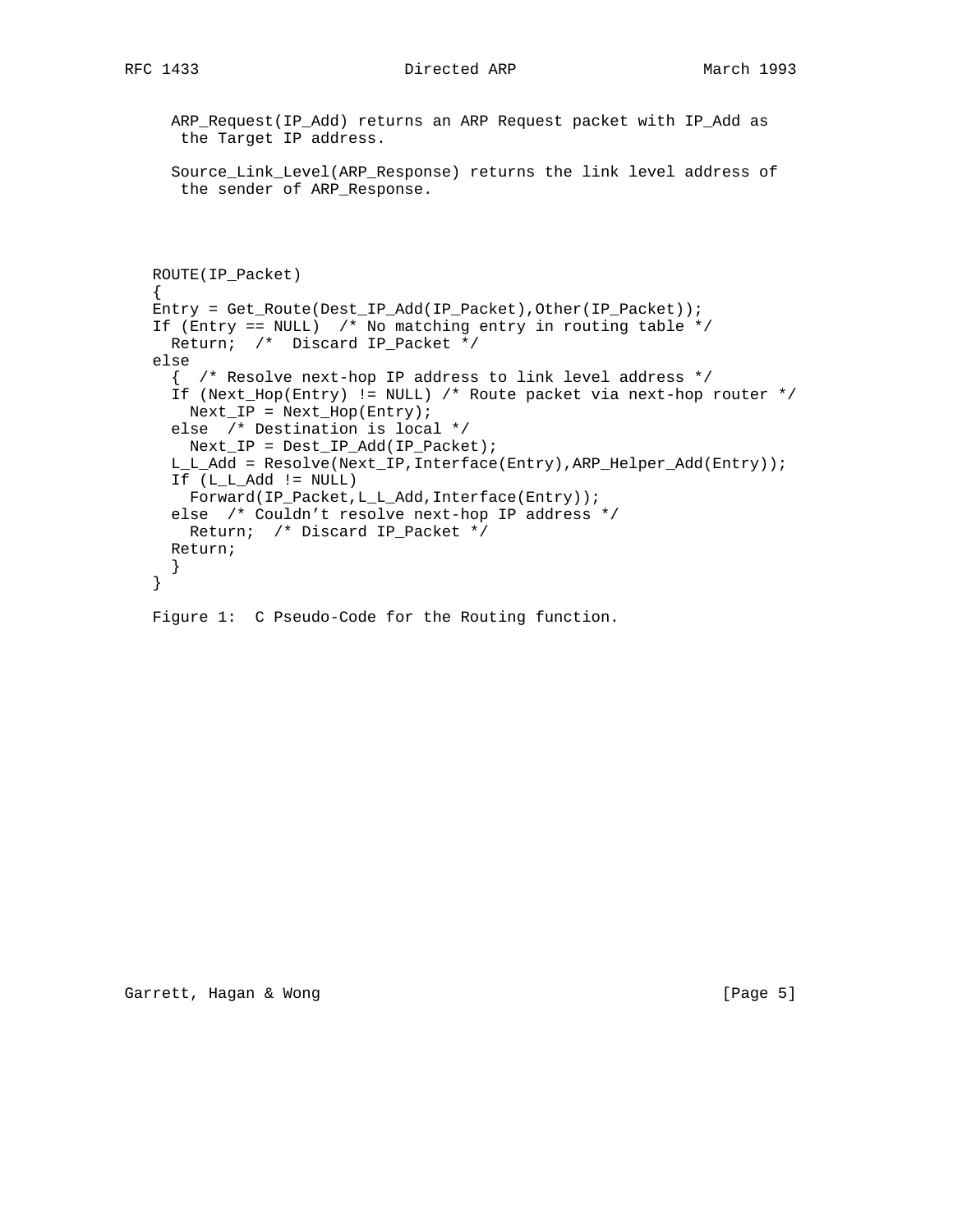```
 Resolve(IP_Add,Interface,ARP_Help_Add)
\{ \cdot \cdot \cdot \cdot \cdot \cdot \cdot \cdot \cdot \cdot \cdot \cdot \cdot \cdot \cdot \cdot \cdot \cdot \cdot \cdot \cdot \cdot \cdot \cdot \cdot \cdot \cdot \cdot \cdot \cdot \cdot \cdot \cdot \cdot \cdot \cdot 
    If ((L_L_Add = Look_Up_Add_Res_Table(IP_Add,Interface)) != NULL)
      { /* Found it in Address Resolution Table */
      Return L_L_Add;
      }
    else
\{ If (ARP_Help_Add == NULL)
         { /* Do local Address Resolution Procedure */
         Return Local_Add_Res(IP_Add,Interface);
 }
     else /* ARP Help Add != NULL */
\{ L_L_ARP_Help_Add = Look_Up_Add_Res_Table(ARP_Help_Add,Interface);
         If (L_L_ARP_Help_Add == NULL)
                                     /* Not in Address Resolution Table */
           L_L_ARP_Help_Add = Local_Add_Res(ARP_Help_Add,Interface);
         If (L_L_ARP_Help_Add == NULL) /* Can't Resolve ARP Helper Add */
           Return NULL; /* Address Resolution Failed */
         else
          \{ /* ARP for IP Add */
           Forward(ARP_Request(IP_Add),L_L_ARP_Help_Add,Interface);
           ARP_Resp = Receive_ARP_Response(IP_Add,Interface);
           If (ARP_Resp == NULL) /* No ARP Response (after persistence) */
             Return NULL; /* Address Resolution Failed */
           else
             Return Source_Link_Level(ARP_Resp);
 }
 }
         }
      }
    }
```

```
 Figure 2: C Pseudo-Code for Address Resolution function.
```
# 3.3 Forwarding ARP Requests

 A host that implements Directed ARP procedures uses normal procedures to process received ARP Requests. That is, if the Target IP address is the host's address, the host uses normal procedures to respond to the ARP Request. If the Target IP address is not the host's address, the host silently discards the ARP Request.

 If the Target IP address of an ARP Request received by a router is the router's address, the router uses normal procedures to respond to

Garrett, Hagan & Wong [Page 6]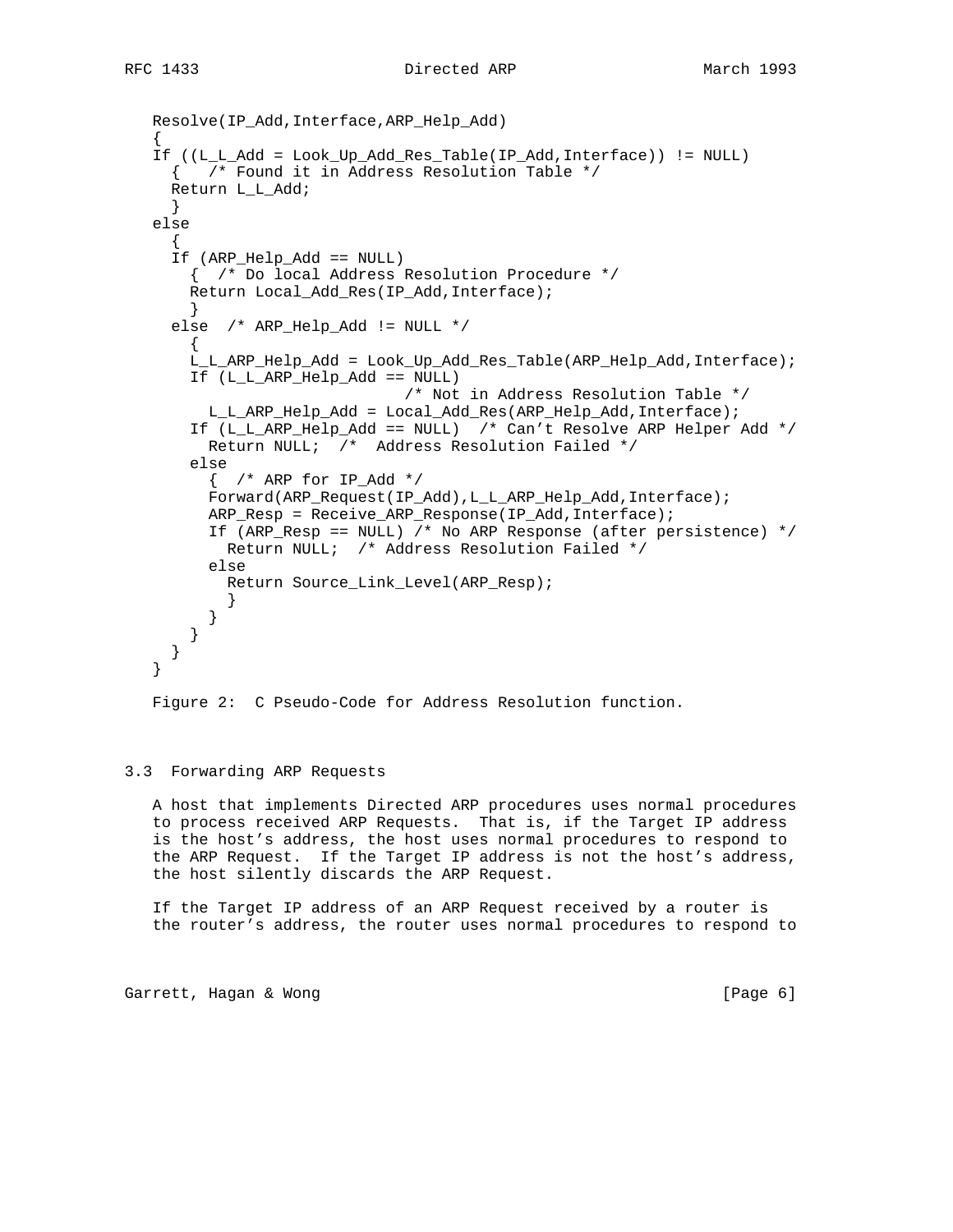the ARP Request. But if the Target IP address is not the router's address, the router may forward the ARP Request back through the same interface it was received from, addressed to a Link Level Address that corresponds to an ARP Helper Address in the router's routing table. The procedures used to process an ARP Request are described via C pseudo-code below. The function Receive() describes procedures followed by hosts and routers, and the function Direct() describes additional procedures followed by routers. In addition, the following low level functions are also used:

- Is\_Local\_IP\_Add(IP\_Add,Phys\_Int) returns TRUE if Phys\_Int has been assigned IP address, IP\_Add. Otherwise, returns FALSE.
- Do\_ARP\_Processing(ARP\_Request,Interface) processes ARP\_Request using ARP procedures described in [2].
- I\_Am\_Router returns TRUE if device is a router and False if device is a host.
- Target\_IP(ARP\_Request) returns the Target IP address from ARP\_Request.
- Filter(ARP\_Request,Phys\_Int) returns TRUE if ARP\_Request passes filtering constraints, and FALSE if filtering constraints are not passed. See section 3.4.
- Forward(Packet,Link\_Level\_Add,Phys\_Int) fragments Packet (if needed), and encapsulates Packet in one or more Link Level Frames addressed to Link\_Level\_Add, and forwards the frame(s) through interface, Phys\_Int.
- Look\_Up\_Next\_Hop\_Route\_Table(IP\_Add) returns a pointer to the routing table entry with the next-hop field that matches IP\_Add. If no matching entry is found, NULL is returned.
- Look\_Up\_Dest\_Route\_Table(IP\_Add) returns a pointer to the routing table entry with the destination field that best matches IP\_Add. If no matching entry is found, NULL is returned.
- Link\_Level\_ARP\_Req\_Add(IP\_Add,Phys\_Int) returns the link level address to which an ARP Request to resolve IP\_Add should be forwarded. If ARP is not used to perform local address resolution of IP\_Add, NULL is returned.
- Local\_Add\_Res(IP\_Add,Phys\_Int) returns a pointer to the Link Level address associated with IP\_Add, using address resolution procedures associated with address, IP\_Add, and interface, Phys\_Int. If address resolution is unsuccessful, NULL is

Garrett, Hagan & Wong [Page 7]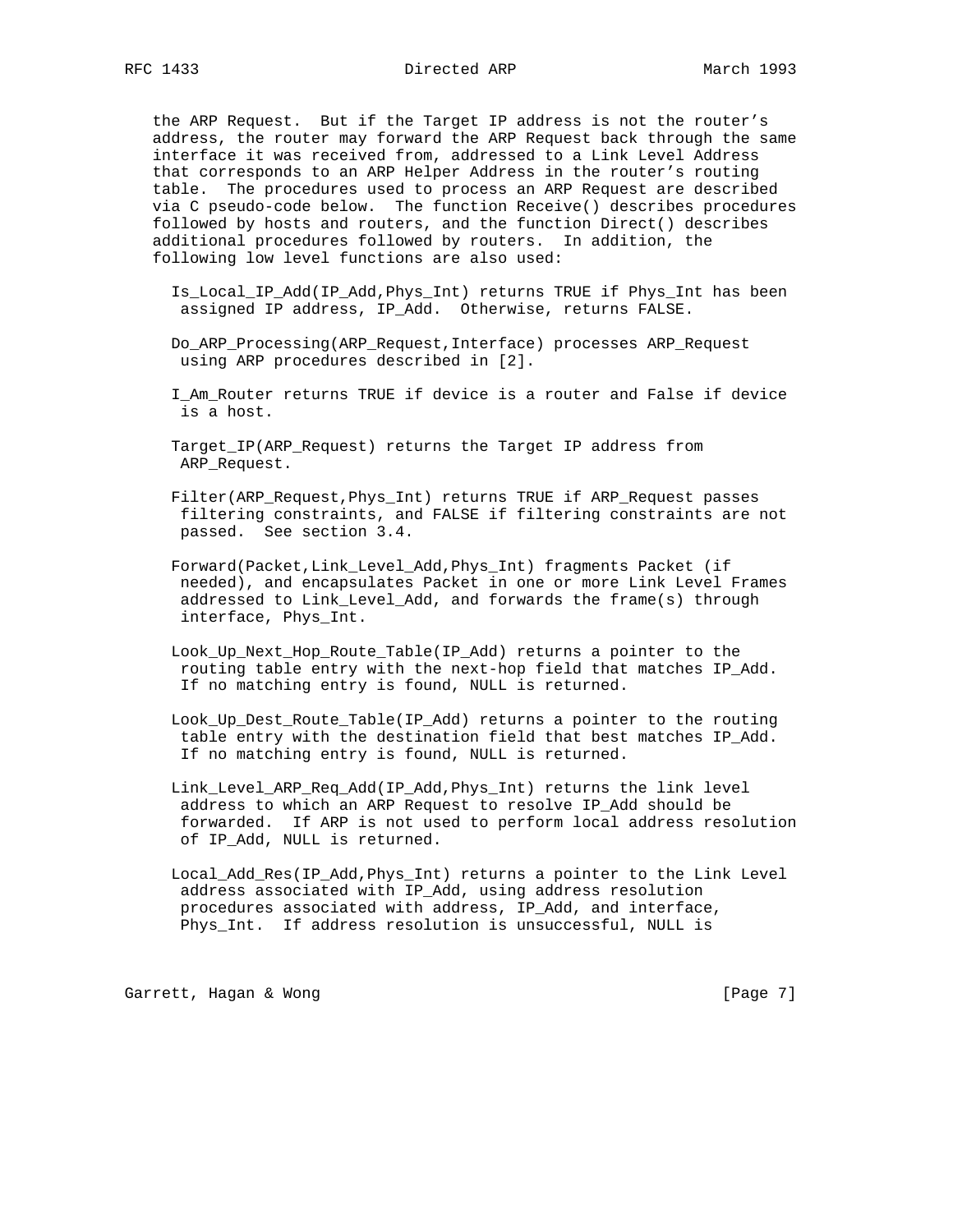returned. Note that different address resolution procedures may be used for different IP networks. Next\_Hop(Entry) returns the IP address in the next-hop field of (routing table) Entry. Interface(Entry) returns the physical interface field of (routing table) Entry. ARP\_Helper\_Add(Entry) returns the IP address in the ARP Helper Address field of (routing table) Entry.

 Source\_Link\_Level(ARP\_Request) returns the link level address of the sender of ARP\_Request.

 Receive(ARP\_Request,Interface) { If (Is\_Local\_IP\_Add(Target\_IP(ARP\_Request),Interface)) Do\_ARP\_Processing(ARP\_Request,Interface); else /\* Not my IP Address \*/ If (I\_Am\_Router) /\* Hosts don't Direct ARP Requests \*/ If (Filter(ARP\_Request,Interface)) /\* Passes Filter Test \*/ /\* See Section 3.4 \*/ Direct(ARP\_Request,Interface); /\* Directed ARP Procedures \*/ Return; }

Figure 3: C Pseudo-Code for Receiving ARP Requests.

Garrett, Hagan & Wong [Page 8]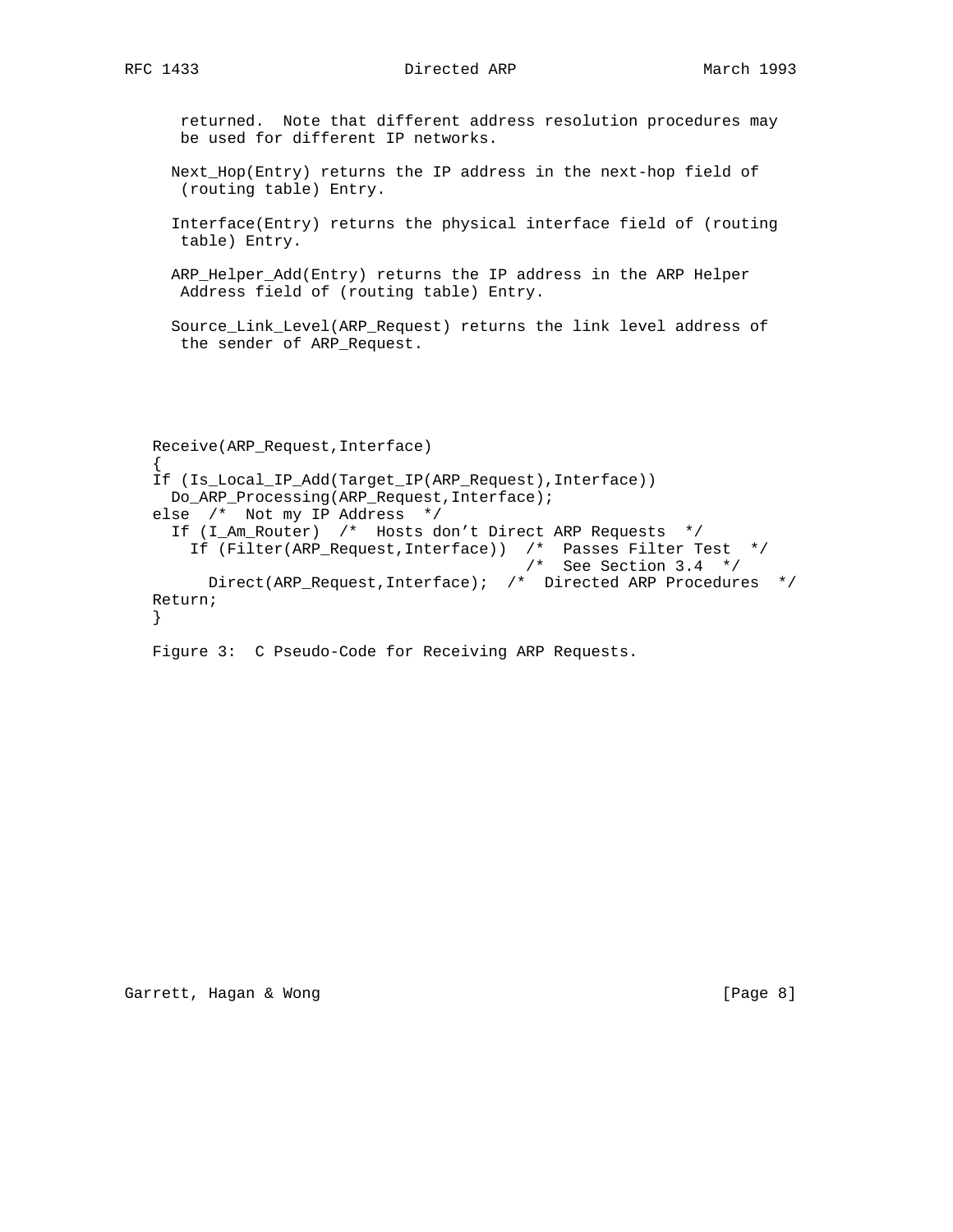# RFC 1433 Directed ARP March 1993

```
 Direct(ARP_Request,Phys_Int)
\{ \cdot \cdot \cdot \cdot \cdot \cdot \cdot \cdot \cdot \cdot \cdot \cdot \cdot \cdot \cdot \cdot \cdot \cdot \cdot \cdot \cdot \cdot \cdot \cdot \cdot \cdot \cdot \cdot \cdot \cdot \cdot \cdot \cdot \cdot \cdot \cdot 
    Entry = Look_Up_Next_Hop_Route_Table(Target_IP(ARP_Request));
    If (Entry == NULL) /* Target_IP Address is not a next-hop */
                         /* in Routing Table */
      Entry = Look_Up_Dest_Route_Table(Target_IP(ARP_Request));
        If (Entry == NULL) /* Not a destination either */
          Return; /* Discard ARP Request */
        else
          If (Next_Hop(Entry) != NULL) /* Not a next-hop and Not local */
             Return; /* Discard ARP Request */
      }
    If (Interface(Entry) != Phys_Int)
                               /* Must be same physical interface */
      Return; /* Discard ARP Request */
    If (ARP_Helper_Add(Entry) != NULL)
\{ L_L_ARP_Helper_Add = Resolve(ARP_Helper_Add(Entry),Phys_Int,NULL);
      If (L_L_ARP_Helper_Add != NULL)
        Forward(ARP_Request,L_L_ARP_Helper_Add,Phys_Int);
          /* Forward ARP_Request to ARP Helper Address */
      Return;
 }
    else /* Do local address resolution. */
\{ L_L_ARP_Req_Add =
                  Link_Level_ARP_Req_Add(Target_IP(ARP_Request),Phys_Int);
      If (L_L_ARP_Req_Add != NULL)
 { /* Local address resolution procedure is ARP. */
 /* Forward ARP_Request. */
       Forward(ARP Request,L L ARP Req Add, Phys Int);
        Return;
        }
      else
        { /* Local address resolution procedure is not ARP. */
           /* Do "published ARP" on behalf of Target IP Address */
        Target_Link_Level =
 Local_Add_Res(Target_IP(ARP_Request),Phys_Int);
 If (Target_Link_Level != NULL) /* Resolved Address */
         \left\{ \right. Forward(ARP_Response,Source_Link_Level(ARP_Request),Phys_Int);
          }
        Return;
        }
      }
    }
    Figure 4: C Pseudo_Code for Directing ARP Requests.
```
Garrett, Hagan & Wong [Page 9]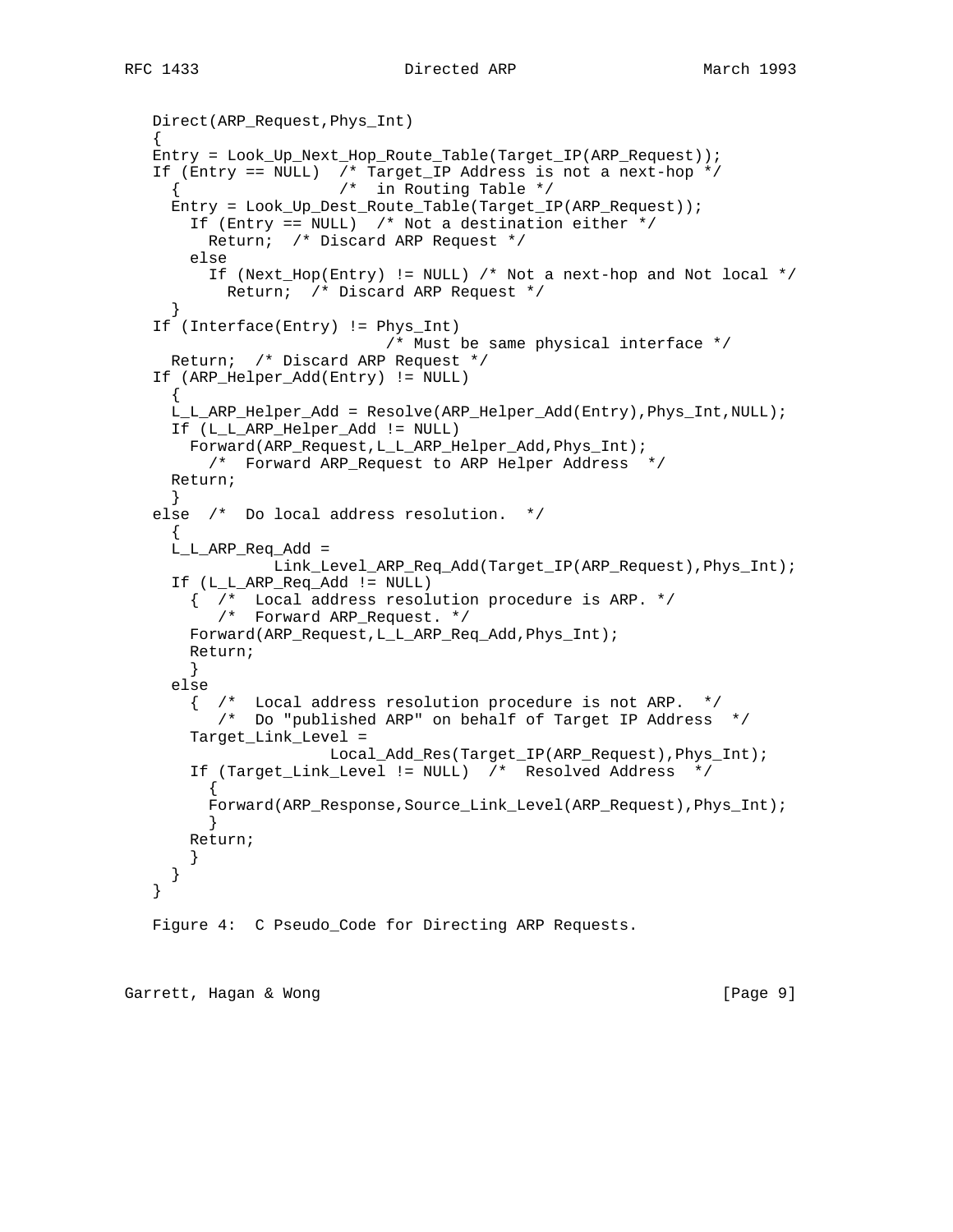## 3.4 Filtering Procedures

 A router performing Directed ARP procedures must filter the propagation of ARP Request packets to constrain the scope of potential "ARP floods" caused by misbehaving routers or hosts, and to terminate potential ARP loops that may occur during periods of routing protocol instability or as a result of inappropriate manual configurations. Specific procedures to filter the propagation of ARP Request packets are beyond the scope of this document. The following procedures are suggested as potential implementations that should be sufficient. Other procedures may be better suited to a particular implementation.

 To control the propagation of an "ARP flood", a router performing Directed ARP procedures could limit the number of identical ARP Requests (i.e., same Source IP address and same Target IP address) that it would forward per small time interval (e.g., no more than one ARP Request per second). This is consistent with the procedure suggested in [5] to prevent ARP flooding.

 Forwarding of ARP Request packets introduces the possibility of ARP loops. The procedures used to control the scope of potential ARP floods may terminate some ARP loops, but additional procedures are needed if the time required to traverse a loop is longer than the timer used to control ARP floods. A router could refuse to forward more than N identical ARP Requests per T minutes, where N and T are administered numbers. If T and N are chosen so that T/N minutes is greater than the maximum time required to traverse a loop, such a filter would terminate the loop. In some cases a host may send more than one ARP Request with the same Source IP address,Target IP address pair (i.e., N should be greater than 1). For example, the first ARP Request might be lost. However, once an ARP Response is received, a host would normally save the associated information, and therefore would not generate an identical ARP Request for a period of time on the order of minutes. Therefore, T may be large enough to ensure that T/N is much larger than the time to traverse any loop.

 In some implementations the link level destination address of a frame used to transport an ARP Request to a router may be available to the router's Directed ARP filtering process. An important class of simple ARP loops will be prevented from starting if a router never forwards an ARP Request to the same link level address to which the received ARP Request was addressed. Of course, other procedures such as the one described in the paragraph above will stop all loops, and are needed, even if filters are implemented that prevent some loops from starting.

Garrett, Hagan & Wong [Page 10]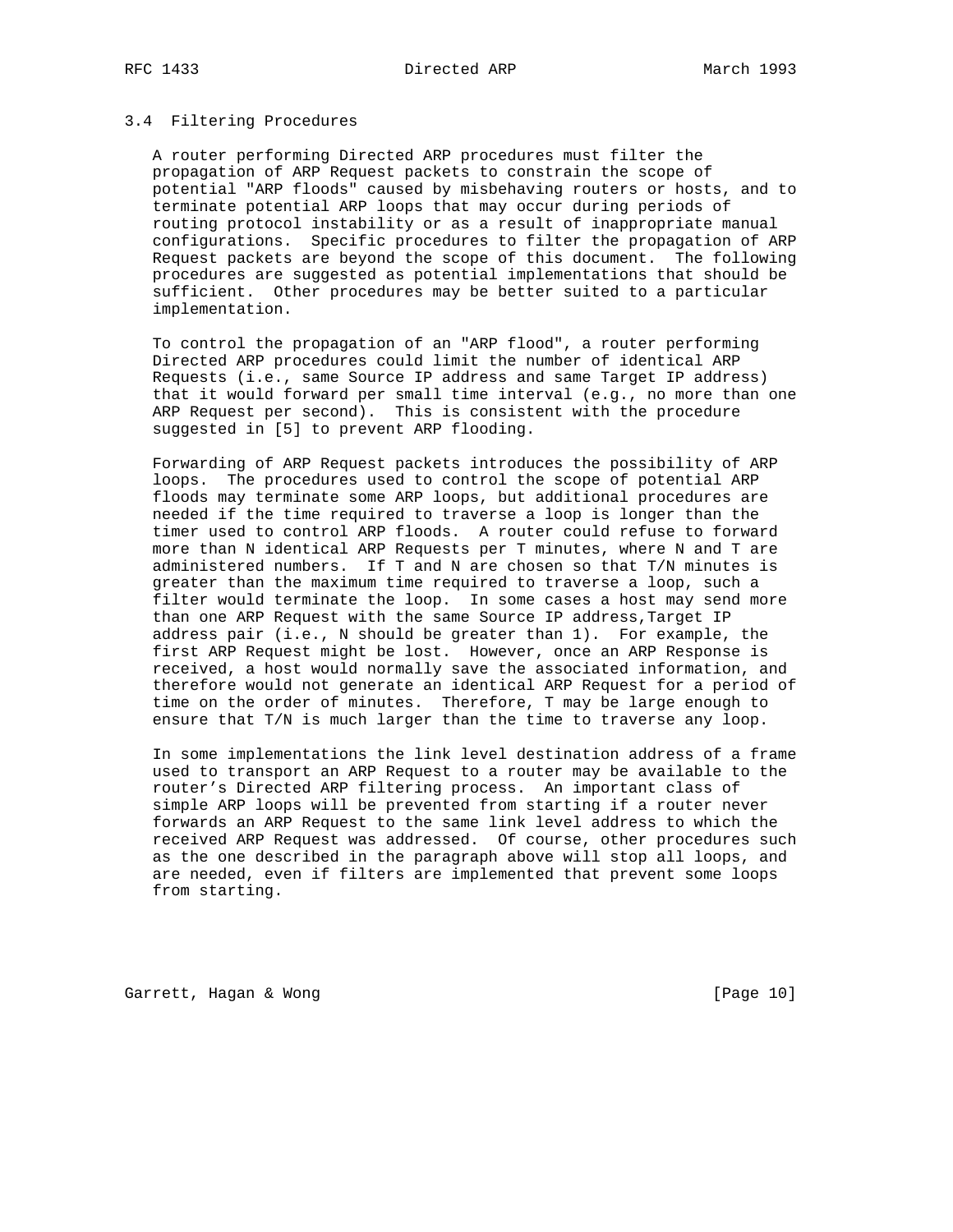Host requirements [5] specify that "the packet receive interface between the IP layer and the link layer MUST include a flag to indicate whether the incoming packet was addressed to a link-level broadcast address." An important class of simple ARP floods can be eliminated if routers never forward ARP Requests that were addressed to a link-level broadcast address.

### 4. Use of Directed ARP by Routing

 The exchange and use of routing information is constrained by available address resolution procedures. A host or router can not use a next-hop IP address learned via dynamic routing procedures if it is unable to resolve the next-hop IP address to the associated link level address. Without compatible dynamic address resolution procedures, a router may not advertise a next-hop address that is not on the same IP network as the host or router receiving the advertisement. Directed ARP is a procedure that enables a router that advertises routing information to make the routing information useful by also providing assistance in resolving the associated next-hop IP addresses.

 The following subsections describe the use of Directed ARP to expand the scope of ICMP Redirects [6], distance-vector routing protocols (e.g., BGP [3]), and link-state routing protocols (e.g., OSPF [4]).

## 4.1 ICMP Redirect

 If a router forwards a packet to a next-hop address that is on the same link level network as the host that originated the packet, the router may send an ICMP Redirect to the host. But a host can not use a next-hop address advertised via an ICMP Redirect unless the host has a procedure to resolve the advertised next-hop address to its associated link level address. Directed ARP is a procedure that a host could use to resolve an advertised next-hop address, even if the host does not have an address on the same IP network as the advertised next-hop address.

 A host that implements Directed ARP procedures includes an ARP Helper Address with each routing table entry. The ARP Helper Address associated with an entry learned via an ICMP Redirect is NULL if the associated next-hop address matches a routing table entry with a NULL next-hop and a NULL ARP Helper Address (i.e., the host already knows how to resolve the next-hop address). Otherwise, the ARP Helper Address is the IP address of the router that sent the ICMP Redirect. Note that the router that sent the ICMP Redirect is the current next-hop to the advertised destination [5]. Therefore, the host should have an entry in its address resolution table for the new ARP Helper Address. If the host is unable to resolve the next-hop IP

Garrett, Hagan & Wong [Page 11]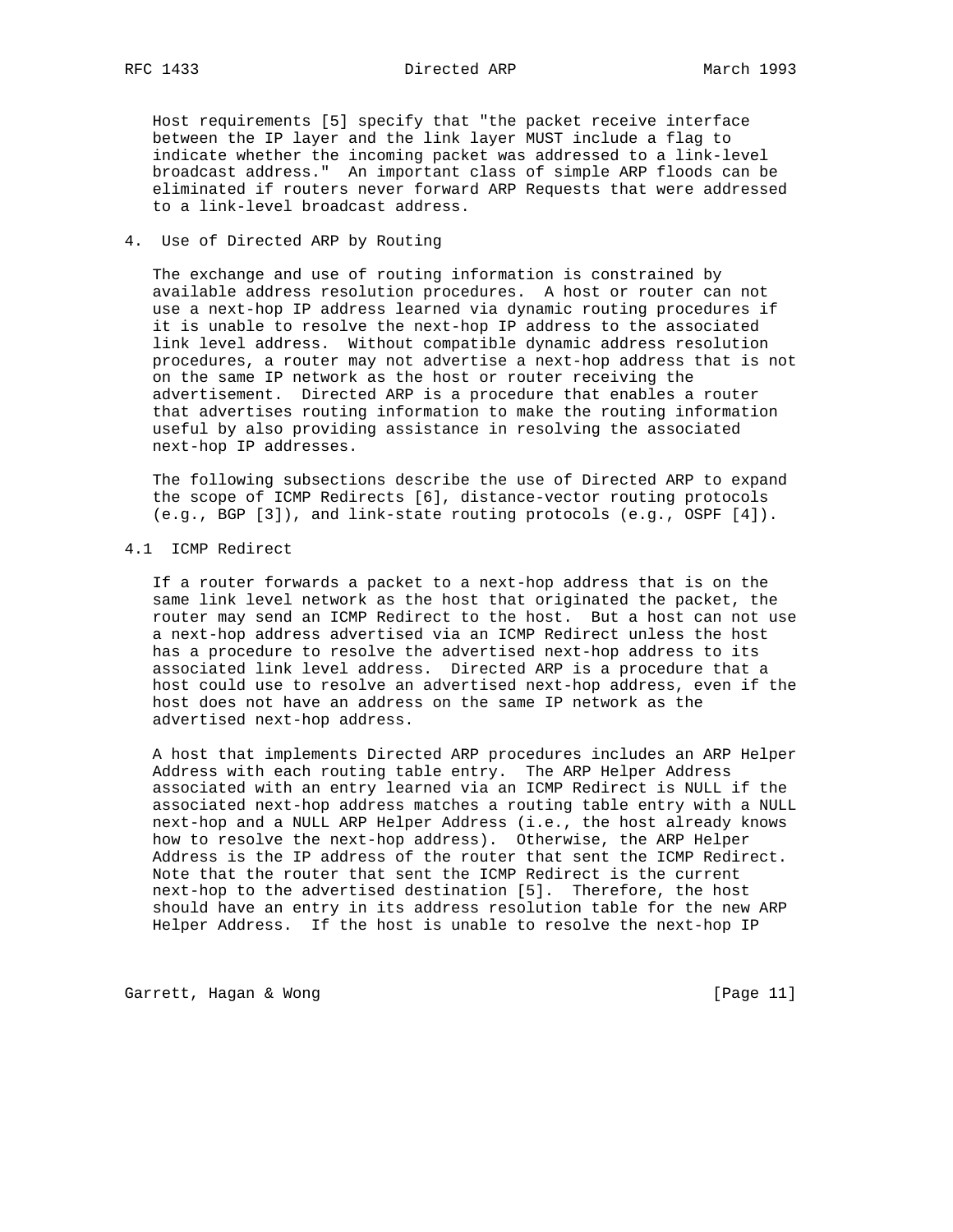address advertised in the ICMP Redirect (e.g., because the associated ARP Helper Address is on a foreign IP network; i.e., was learned via an old ICMP Redirect, and the address resolution table entry for that ARP Helper Address timed out), the host must flush the associated routing table entry. Directed ARP procedures do not recursively use Directed ARP to resolve an ARP Helper Address.

 A router that performs Directed ARP procedures might advertise a foreign next-hop to a host that does not perform Directed ARP. Following existing procedures, the host would silently discard the ICMP Redirect. A router that does not implement Directed ARP should not advertise a next-hop on a foreign IP network, as specified by existing procedures. If it did, and the ICMP Redirect was received by a host that implemented Directed ARP procedures, the host would send an ARP Request for the foreign IP address to the advertising router, which would silently discard the ARP Request. When address resolution fails, the host should flush the associated entry from its routing table.

 For various reasons a host may ignore an ICMP Redirect and may continue to forward packets to the same router that sent the ICMP Redirect. For example, a host that does not implement Directed ARP procedures would silently discard an ICMP Redirect advertising a next-hop address on a foreign IP network. Routers should implement constraints to control the number of ICMP Redirects sent to hosts. For example, a router might limit the number of repeated ICMP Redirects sent to a host to no more than N ICMP Redirects per T minutes, where N and T are administered values.

## 4.2 Distance Vector Routing Protocol

 A distance-vector routing protocol provides procedures for a router to advertise a destination address (e.g., an IP network), an associated next-hop address, and other information (e.g., associated metric). But a router can not use an advertised route unless the router has a procedure to resolve the advertised next-hop address to its associated link level address. Directed ARP is a procedure that a router could use to resolve an advertised next-hop address, even if the router does not have an address on the same IP network as the advertised next-hop address.

 The following procedures assume a router only accepts routing updates if it knows the IP address of the sender of the update, can resolve the IP address of the sender to its associated link level address, and has an interface on the same link level network as the sender.

 A router that implements Directed ARP procedures includes an ARP Helper Address with each routing table entry. The ARP Helper Address

Garrett, Hagan & Wong [Page 12]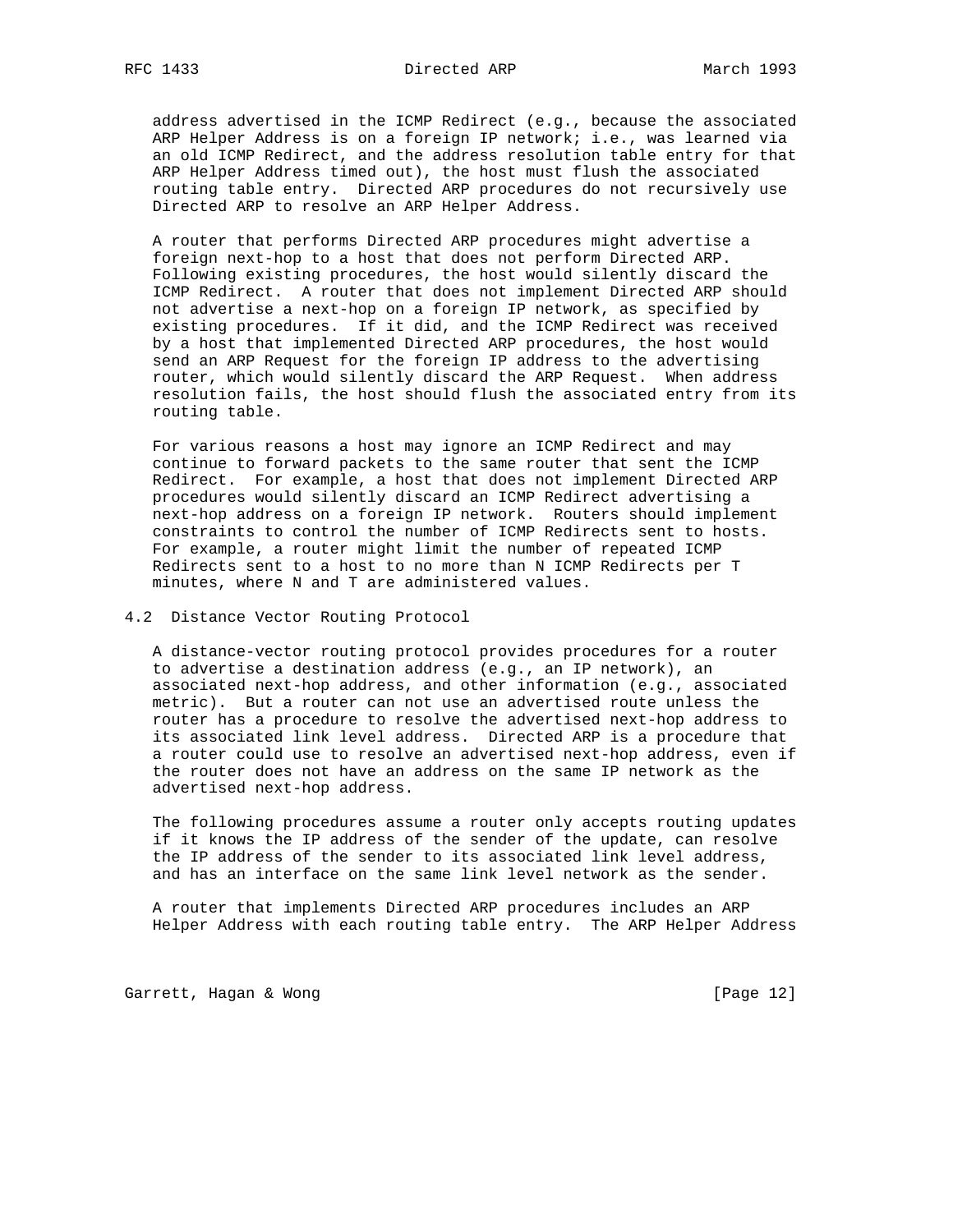associated with an entry learned via a routing protocol update is NULL if the associated next-hop address matches a routing table entry with a NULL next-hop and NULL ARP Helper Address (i.e., the router already knows how to resolve the next-hop address). Otherwise, the ARP Helper Address is the IP address of the router that sent the routing update.

 Some distance-vector routing protocols (e.g., BGP [3]) provide syntax that would permit a router to advertise an address on a foreign IP network as a next-hop. If a router that implements Directed ARP procedures advertises a foreign next-hop IP address to a second router that does not implement Directed ARP procedures, the second router can not use the advertised foreign next-hop. Depending on the details of the routing protocol implementation, it might be appropriate for the first router to also advertise a next-hop that is not on a foreign IP network (e.g., itself), perhaps at a higher cost. Or, if the routing relationship is an administered connection (e.g., BGP relationships are administered TCP/IP connections), the administrative procedure could determine whether foreign next-hop IP addresses should be advertised.

 A distance-vector routing protocol could advertise that a destination is directly reachable by specifying that the router receiving the advertisement is, itself, the next-hop to the destination. In addition, the advertised metric for the route might be zero. If the router did not already have a routing table entry that specified the advertised destination was local (i.e., NULL next-hop address), the router could add the new route with NULL next-hop, and the IP address of the router that sent the update as ARP Helper Address.

### 4.3 Link State Routing Protocol

 A link-state routing protocol provides procedures for routers to identify links to other entities (e.g., other routers and networks), determine the state or cost of those links, reliably distribute link-state information to other routers in the routing domain, and calculate routes based on link-state information received from other routers. A router with an interface to two (or more) IP networks via the same link level interface is connected to those IP networks via a single link, as described above. If a router could advertise that it used the same link to connect to two (or more) IP networks, and would perform Directed ARP procedures, routers on either of the IP networks could forward packets directly to hosts and routers on both IP networks, using Directed ARP procedures to resolve addresses on the foreign IP network. With Directed ARP, the cost of the direct path to the foreign IP network would be less than the cost of the path through the router with addresses on both IP networks.

Garrett, Hagan & Wong [Page 13]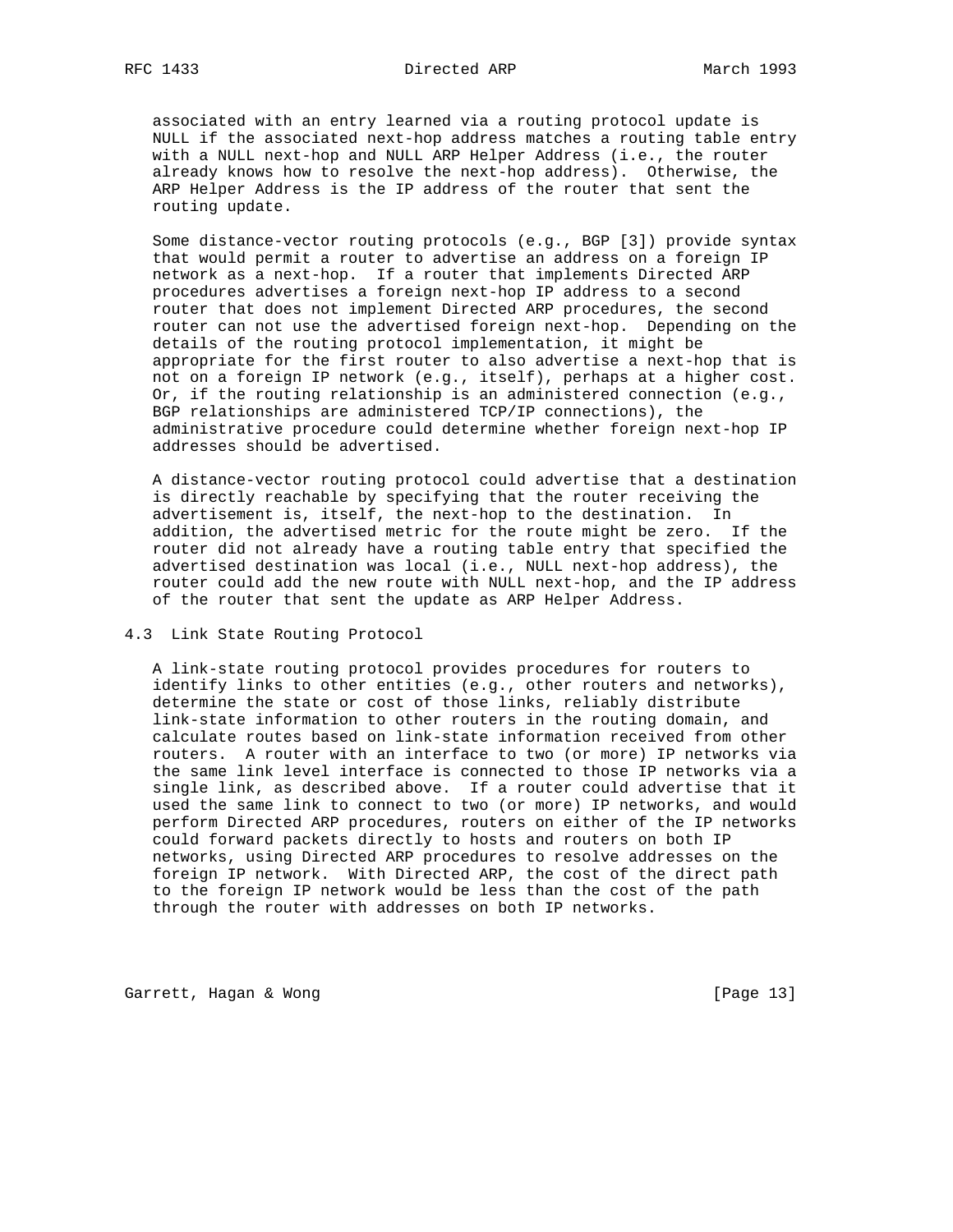To benefit from Directed ARP procedures, the link-state routing protocol must include procedures for a router to advertise connectivity to multiple IP networks via the same link, and the routing table calculation process must include procedures to calculate ARP Helper Addresses and procedures to accurately calculate the reduced cost of the path to a foreign IP network reached directly via Directed ARP procedures.

 The Shortest Path First algorithm for calculating least cost routes is based on work by Dijkstra [7], and was first used in a routing protocol by the ARPANET, as described by McQuillan [8]. A router constructs its routing table by building a shortest path tree, with itself as root. The process is iterative, starting with no entries on the shortest path tree, and the router, itself, as the only entry in a list of candidate vertices. The router then loops on the following two steps.

- 1. Remove the entry from the candidate list that is closest to root, and add it to the shortest path tree.
- 2. Examine the link state advertisement from the entry added to the shortest path tree in step 1. For each neighbor (i.e., router or IP network to which a link connects)
	- If the neighbor is already on the shortest path tree, do nothing.
	- If the neighbor is on the candidate list, recalculate the distance from root to the neighbor. Also recalculate the next-hop(s) to the neighbor.
	- If the neighbor is not on the candidate list, calculate the distance from root to the neighbor and the next-hop(s) from root to the neighbor, and add the neighbor to the candidate list.

The process terminates when there are no entries on the candidate list.

To take advantage of Directed ARP procedures, the link-state protocol must provide procedures to advertise that a router accesses two or more IP networks via the same link. In addition, the Shortest Path First calculation is modified to calculate ARP Helper Addresses and recognize path cost reductions achieved via Directed ARP.

 1. If a neighbor under consideration is an IP network, and its parent (i.e., the entry added to the shortest path tree in step 1, above) has advertised that the neighbor is reached via the same link as a network that is already on the shortest path

Garrett, Hagan & Wong [Page 14]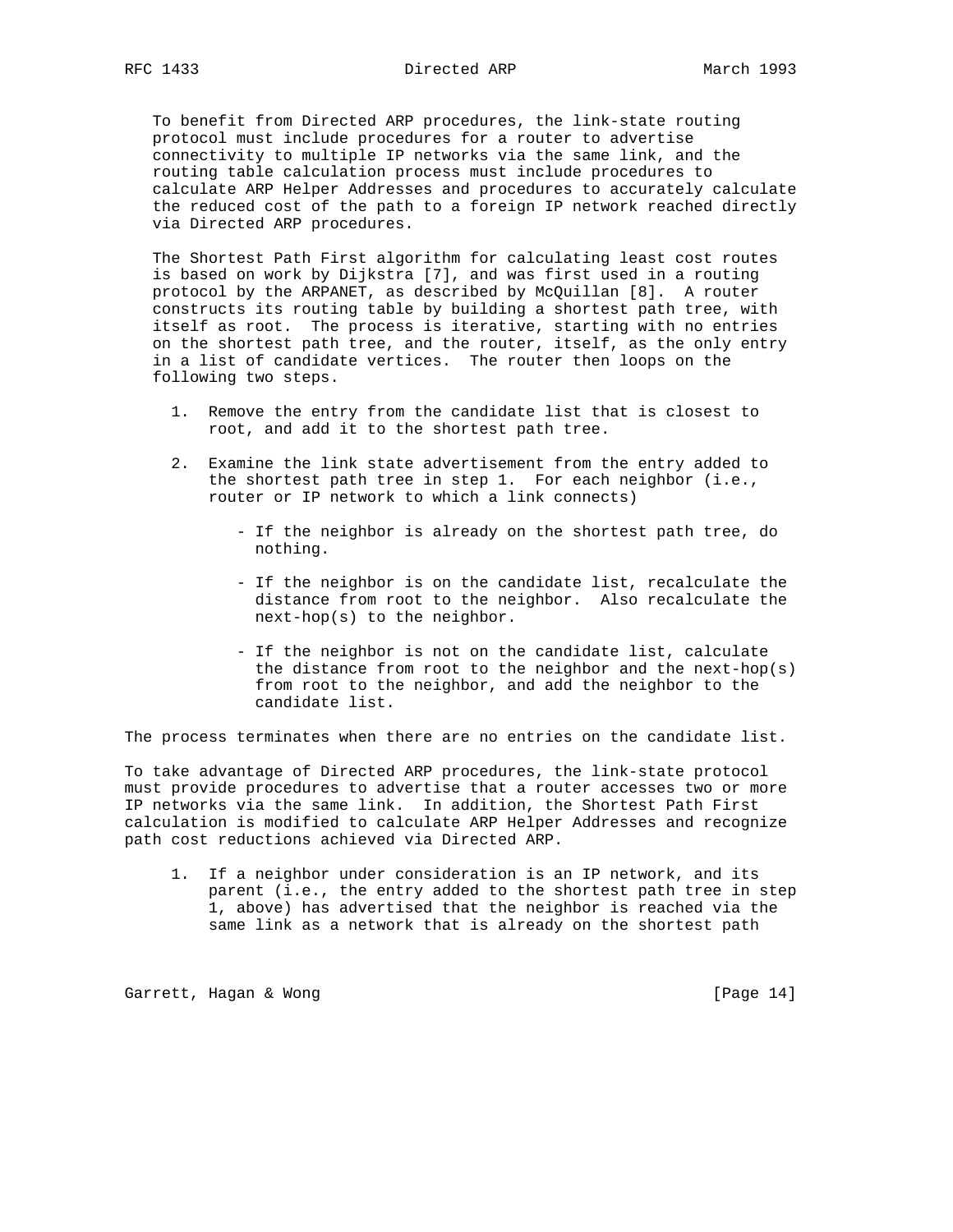tree, the distance from root and next-hop(s) from root to the neighbor are the same as the distance and next-hop(s) associated with the network already on the shortest path tree. If the ARP Helper Address associated with the network that is already on the shortest path tree is not NULL, the neighbor also inherits the ARP Helper Address from the network that is already on the shortest path tree.

 2. If the calculated next-hop to the neighbor is not NULL, the neighbor inherits the ARP Helper Address from its parent. Otherwise, except as described in item 1, the ARP Helper Address is the IP address of the next-hop to the neighbor's parent. Note that the next-hop to root is NULL.

 For each router or IP network on the shortest path tree, the Shortest Path First algorithm described above must calculate one or more next-hops that can be used to access the router or IP network. A router that advertises a link to an IP network must include an IP address that can be used by other routers on the IP network when using the router as a next-hop. A router might advertise that it was connected to two IP networks via the same link by advertising the same next-hop IP address for access from both IP networks. To accommodate the address resolution constraints of routers on both IP networks the router might advertise two IP addresses (one from each IP network) as next-hop IP addresses for access from both IP networks.

5. Robustness

 Hosts and routers can use Directed ARP to resolve third-party next hop addresses; i.e., next-hop addresses learned from a routing protocol peer or current next-hop router. Undetected failure of a third party next-hop can result in a routing "black hole". To avoid "black holes", host requirements [5] specify that a host "...MUST be able to detect the failure of a 'next-hop' gateway that is listed in its route cache and to choose an alternate gateway." A host may receive feedback from protocol layers above IP (e.g., TCP) that indicates the status of a next-hop router, and may use other procedures (e.g., ICMP echo) to test the status of a next-hop router. But the complexity of routing is borne by routers, whose routing information must be consistent with the information known to their peers. Routing protocols such as BGP [3], OSPF [4], and others, require that routers must stand behind routing information that they advertise. Routers tag routing information with the IP address of the router that advertised the information. If the information becomes invalid, the router that advertised the information must advertise that the old information is no longer valid. If a source of routing information becomes unavailable, all information received

Garrett, Hagan & Wong [Page 15]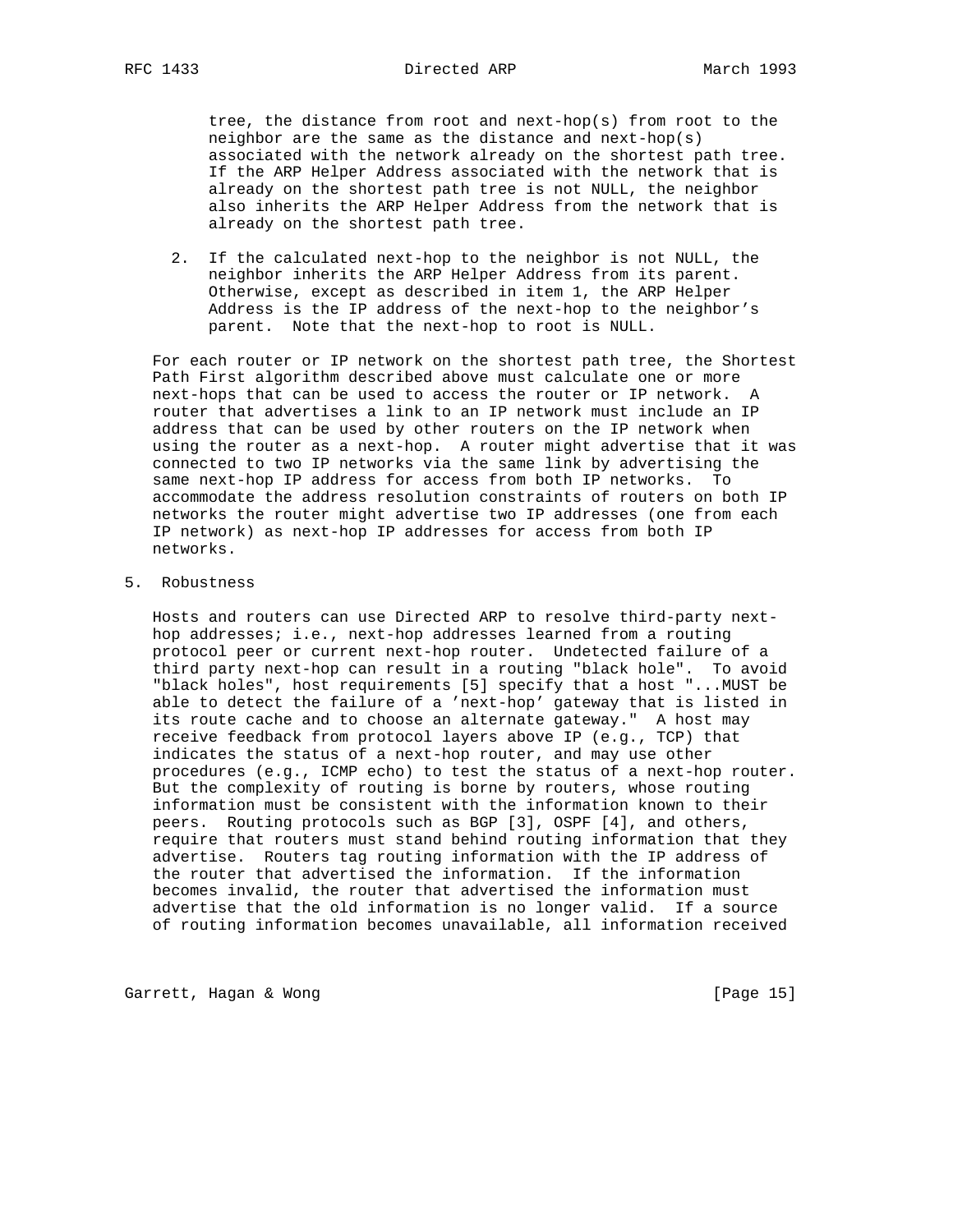from that source must be marked as no longer valid. The complexity of dynamic routing protocols stems from procedures to ensure routers either receive routing updates sent by a peer, or are able to determine that they did not receive the updates (e.g., because connectivity to the peer is no longer available).

 Third-party next-hops can also result in "black holes" if the underlying link layer network connectivity is not transitive. For example, SMDS filters [9] could be administered to permit communication between the SMDS addresses of router R1 and router R2, and between the SMDS addresses of router R2 and router R3, and to block communication between the SMDS addresses of router R1 and router R3. Router R2 could advertise router R3 as a next-hop to router R1, but SMDS filters would prevent direct communication between router R1 and router R3. Non-symmetric filters might permit router R3 to send packets to router R1, but block packets sent by router R1 addressed to router R3.

 A host or router could verify link level connectivity with a next-hop router by sending an ICMP echo to the link level address of the next-hop router. (Note that the ICMP echo is sent directly to the link level address of the next-hop router, and is not routed to the IP address of the next-hop router. If the ICMP echo is routed, it may follow a path that does not verify link level connectivity.) This test could be performed before adding the associated routing table entry, or before the first use of the routing table entry. Detection of subsequent changes in link level connectivity is a dynamic routing protocol issue and is beyond the scope of this memo.

#### References

- [1] Piscitello, D., and J. Lawrence, "The Transmission of IP Datagrams over the SMDS Service", RFC 1209, Bell Communications Research, March 1991.
- [2] Plummer, D., "An Ethernet Address Resolution Protocol or Converting Network Protocol Addresses to 48.bit Ethernet Address for Transmission on Ethernet Hardware", RFC 826, Symbolics, Inc., November 1982.
- [3] Lougheed, K. and Y. Rekhter, "A Border Gateway Protocol 3 (BGP- 3)", RFC 1267, cisco Systems and IBM T. J. Watson Research Center, October 1991.
- [4] Moy, J., "OSPF Version 2", RFC 1247, Proteon, Inc., July 1991.
- [5] Braden, R., editor, "Requirements for Internet Hosts -- Communication Layers", STD 3, RFC 1122, USC/Information Sciences

Garrett, Hagan & Wong [Page 16]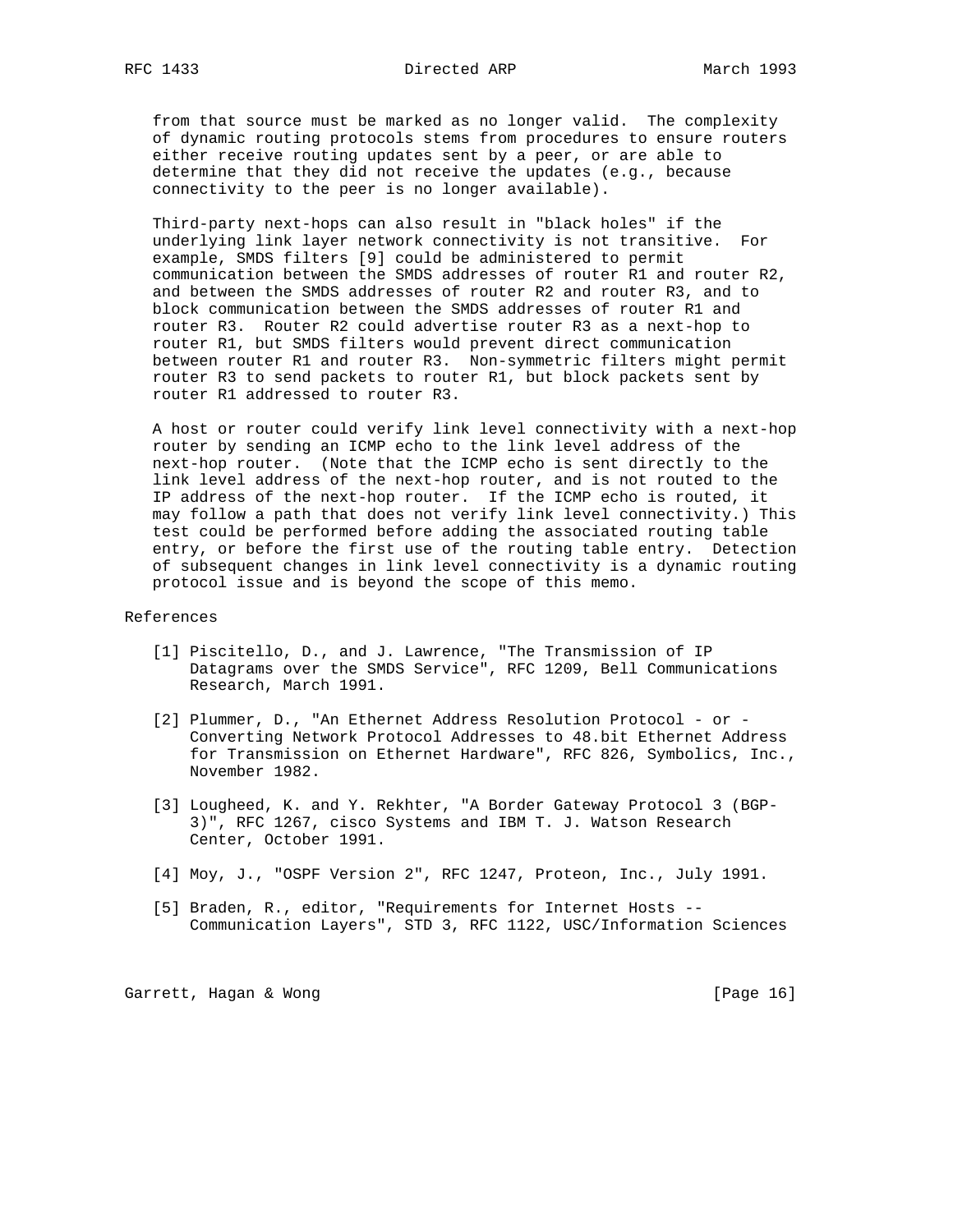Institute, October 1989.

- [6] Postel, J., "Internet Control Message Protocol DARPA Internet Program Protocol Specification", STD 5, RFC 792, USC/Information Sciences Institute, September 1981.
- [7] Dijkstra, E. W., "A Note on Two Problems in Connection with Graphs", Numerische Mathematik, Vol. 1, pp. 269-271, 1959.
- [8] McQuillan, J. M., I. Richer, and E. C. Rosen, "The New Routing Algorithm for the ARPANET", IEEE Transactions on Communications, Vol. COM-28, May 1980.
- [9] "Generic System Requirements In Support of Switched Multi megabit Data Service", Technical Reference TR-TSV-000772, Bell Communications Research Technical Reference, Issue 1, May 1991.